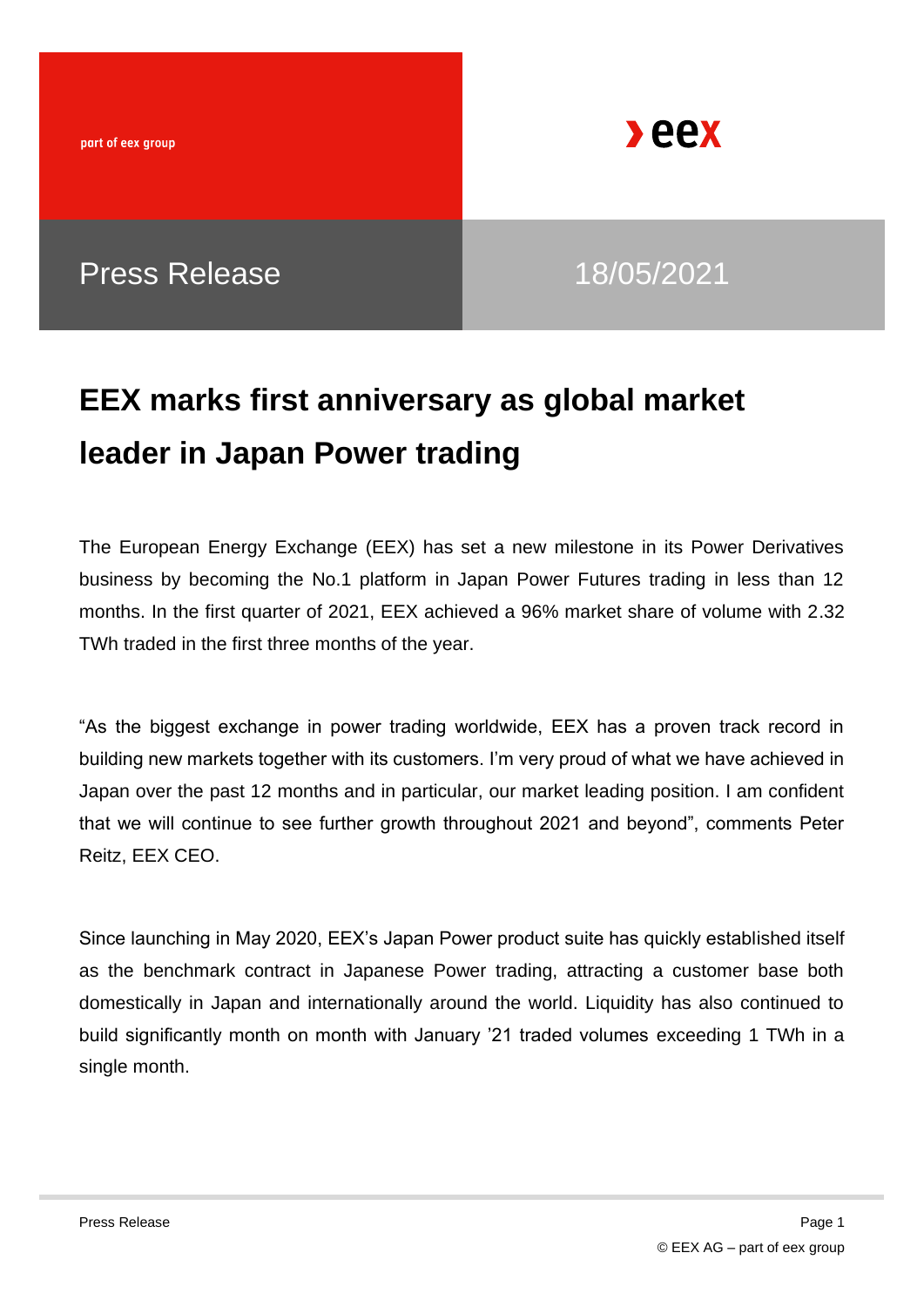Speaking on the 1st anniversary of the EEX Japan Power launch, Steffen Koehler, EEX COO said; "The progress we have made over the past year is as a result of the collective efforts from all parts of the Japan Power value chain, who have worked together to build something new and special. Over the past 12 months I have experienced true partnership and collaboration from our customers in Japan and around the world".

Koehler continues; "What we have achieved together is incredible and we share today's success with our customers and partners. On behalf of the EEX management board and the Japan Power team, I would like to offer my sincere thanks to everyone who has played their part in building this new and incredibly exciting market".

To date, more than 20 companies from Japan and around the world are now actively trading the EEX Japan Power Futures contracts on a continual basis which has resulted in more than 3 TWh of volume being traded since launch.

The **European Energy Exchange (EEX)** is the leading energy exchange which develops, operates and connects secure, liquid and transparent markets for energy and commodity products around the globe. As part of EEX Group, a group of companies serving international commodity markets, it offers contracts on Power, Natural Gas and Emission Allowances as well as Freight and Agricultural Products. EEX also provides registry services as well as auctions for Guarantees of Origin, on behalf of the French State. More information: www.eex.com

### **Contact:**

EEX Public Relations T +49 341 2156-216 | T + 33 1 73 03 76 52 [presse@eex.com](mailto:presse@eex.com)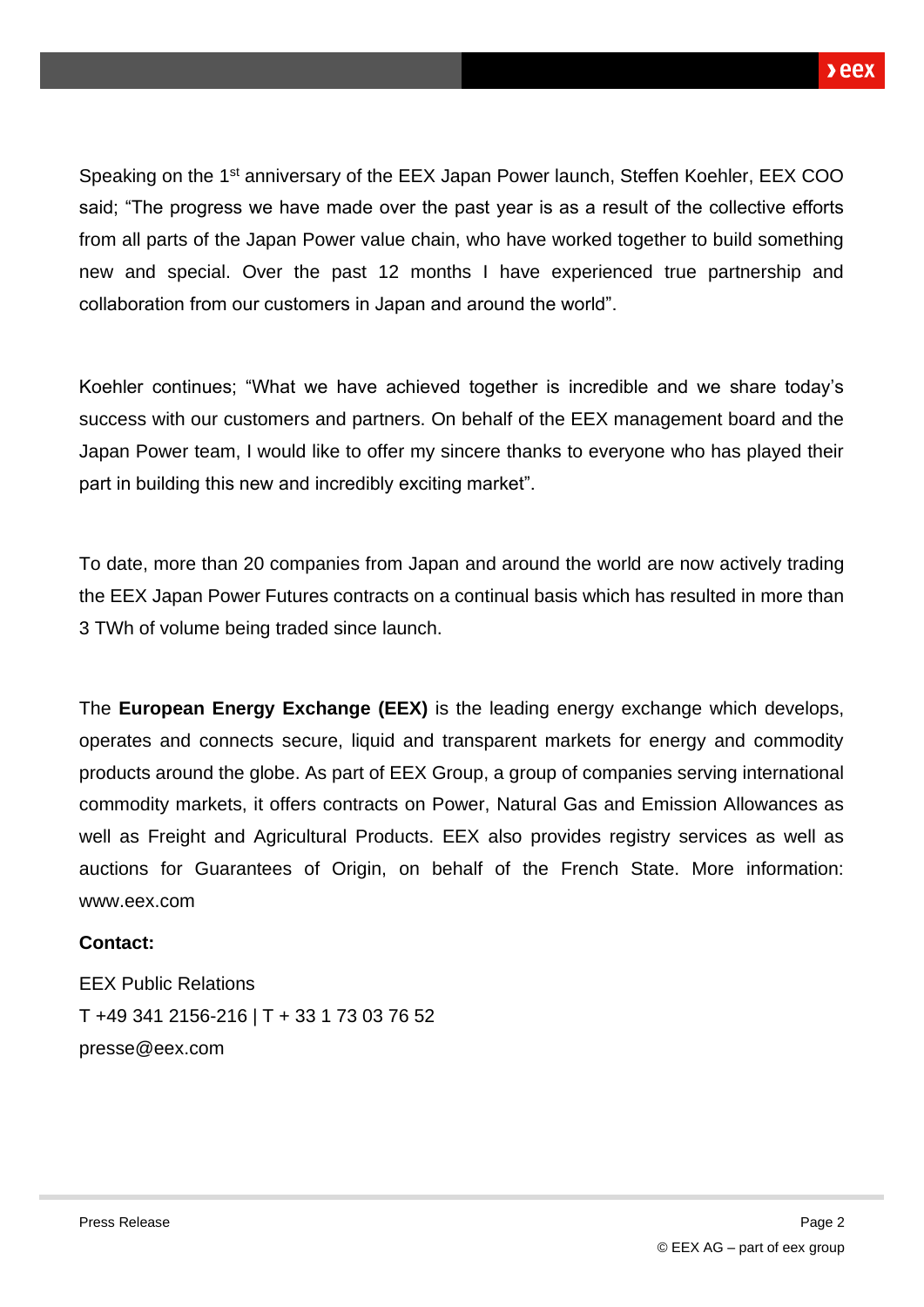part of eex group

**Deex** 

### プレスリリース | 2021年5月18日

# **EEX**、**1** 周年にして日本電力先物取引のグローバル・ マーケットリーダーとしての地位を確立

欧州エネルギー取引所 (EEX) は、電力デリバティブ事業において、サービス開始から 12 か月足らずで日本の電力先物取引でナンバーワンのプラットフォームになるという新たなマ イルストーンを達成しました。 2021 年第1四半期 (1月~3月)における EEX での取引高 は 2.32TWh で、日本の電力先物市場において 96%のシェアを占めます。

EEX の最高経営責任者 (CEO) であるピーター・ライツ氏は次のように述べています。

「世界最大の電力取引所として、EEX にはお客様とともに新たな市場を構築してきた確か な実績があります。この 12 か月間に日本で達成したこと、特に市場をリードする地位を確 立したことを非常に誇りに思っています。」

2020 年 5 月のサービス開始以来、EEX が提供する電力先物は、日本の電力取引のベンチマ ークとしての地位を急速に確立し、国内外に顧客基盤を築きました。流動性も月を追うごと に大幅に増加を続けており、2021 年 1 月の取引高は単月で 1 テラワット時を超えました。

EEX の最高執行責任者 (COO) であるステファン・クーラー氏は、1周年を迎えることに ついて、次のように述べています。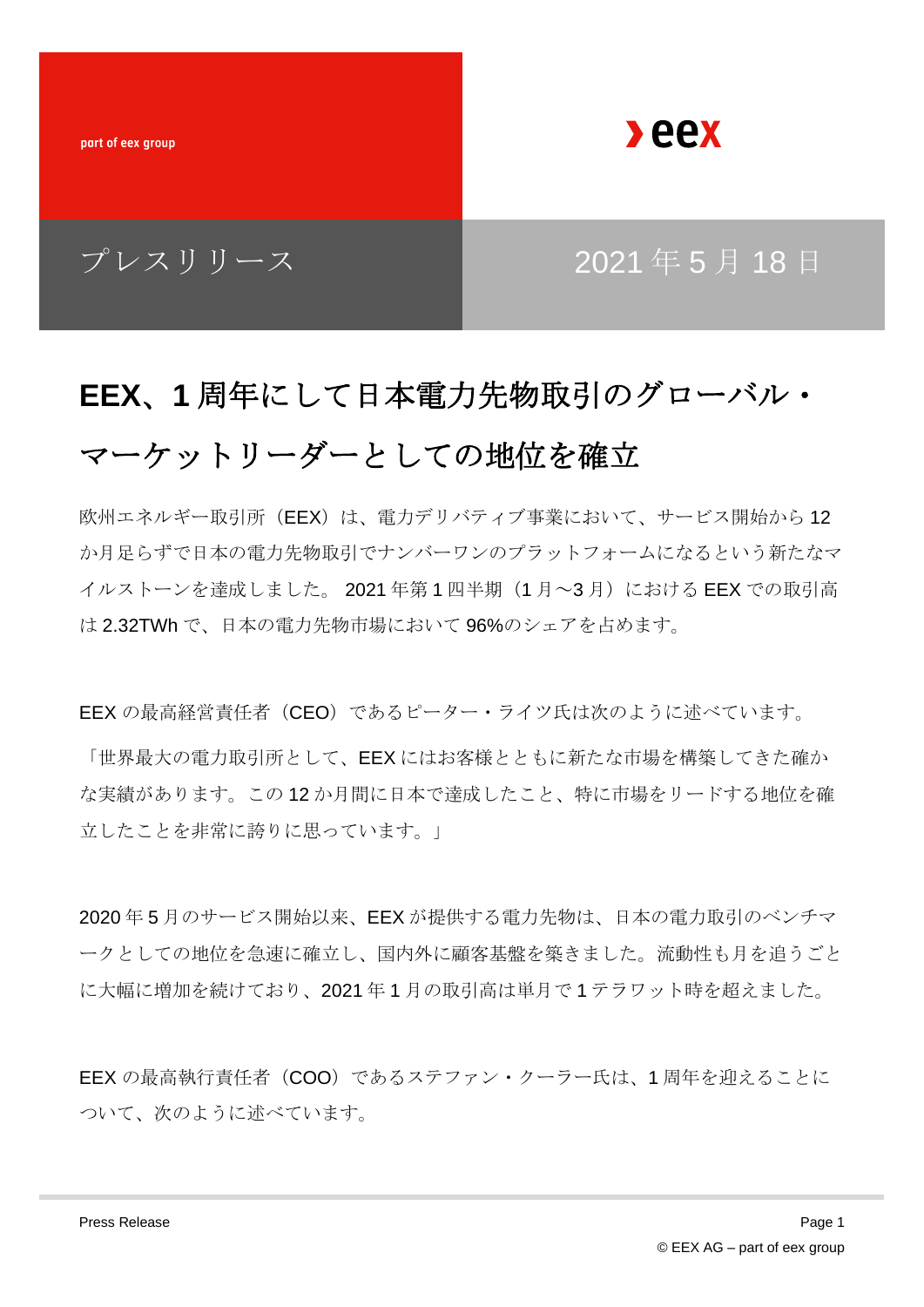「この 1 年間で私たちが成し遂げたことは、この新しく、また特別な取り組みに協力してく ださった日本の電力バリューチェーンに関わるすべての皆様の努力の賜物です。この 12 か 月間は、国内外のお客様との真のパートナーシップと共同作業を経験した時間でした。私た ちの素晴らしい成果は、ひとえにお客様やパートナーの皆様のお力添えによるものです。 EEX 取締役会と日本電力チームを代表して、この新しくとてもエキサイティングな市場の 構築に貢献してくださったすべての皆様に心から感謝申し上げます。」

現在、EEX が提供する日本の電力先物は、国内外 20 近い参加者の間で継続的かつ積極的に 取引されており、サービス開始から 3 テラワット時を超える電力量が取引されています。

**European Energy Exchange**(**EEX**)は、電力および関連商品の安全で流動性かつ透明性のある市 場開発、運営、アクセス提供を行うヨーロッパの大手電力取引所です。国際的な商品市場に携わる EEX グループに属する EEX は、電力、天然ガス、排出枠、海上運賃、農産物を商品とする契約売出 しを行っています。EEX は、さらにフランス政府に代わり省エネ証書、容量証書、発電源証明の登 録サービスと発電源証明のオークションを提供しています。

#### お問い合わせ先:

EEX Public Relations 電話番号 +49 341 2156-216(ドイツ・ライプツィヒ I +33 1 73 03 76 52(フランス・パリ)

[presse@eex.com](mailto:presse@eex.com) | [www.eex.com](http://www.eex.com/)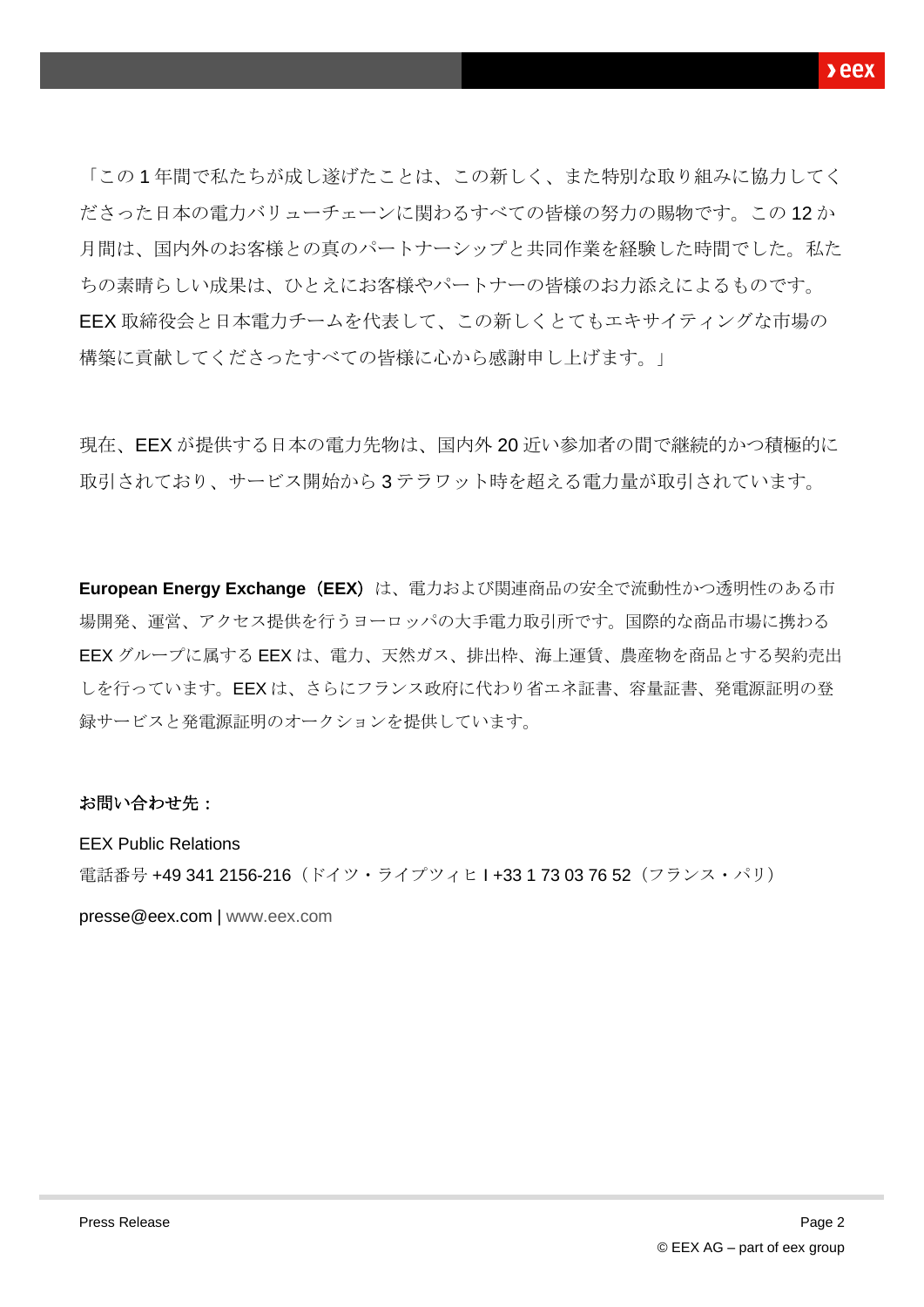

## **EEX feiert erstes Jubiläum im japanischen Stromhandel und etabliert sich als weltweiter Marktführer**

Die European Energy Exchange (EEX) hat einen neuen Meilenstein in ihrem Geschäft mit Stromderivaten erreicht und sich in weniger als einem Jahr zur führenden Plattform im Handel mit japanischen Stromfutures entwickelt. Im ersten Quartal 2021 erreichte die EEX mit einem Handelsvolumen von 2,32 TWh einen Marktanteil von 96 Prozent.

"Als weltweit größte Börsenplattform im Stromhandel verfügt die EEX über umfangreiche Erfahrungen beim Aufbau neuer Märkte gemeinsam mit ihren Kunden. Ich bin sehr stolz auf das, was wir in Japan in den letzten zwölf Monaten erreicht haben; insbesondere auf unsere marktführende Position. Ich bin mir sicher, dass wir auch 2021 und in den folgenden Jahren weiteres Wachstum in diesem Markt sehen werden", kommentiert Peter Reitz, Chief Executive Officer der EEX.

Seit dem Markteintritt im Mai 2020 hat die EEX ihr Produkt in Japan als Benchmark für den japanischen Stromhandel etabliert. Die Voraussetzung hierfür bildete eine erfolgreiche Anbindung und ein Anstieg von Teilnehmern – sowohl einheimische als auch internationale Kunden – die die neuen Produkte handeln sowie die steigende Liquidität in diesem jungen Markt. Im Januar 2021 überschritt das monatliche Handelsvolumen erstmals die Schwelle von 1 TWh.